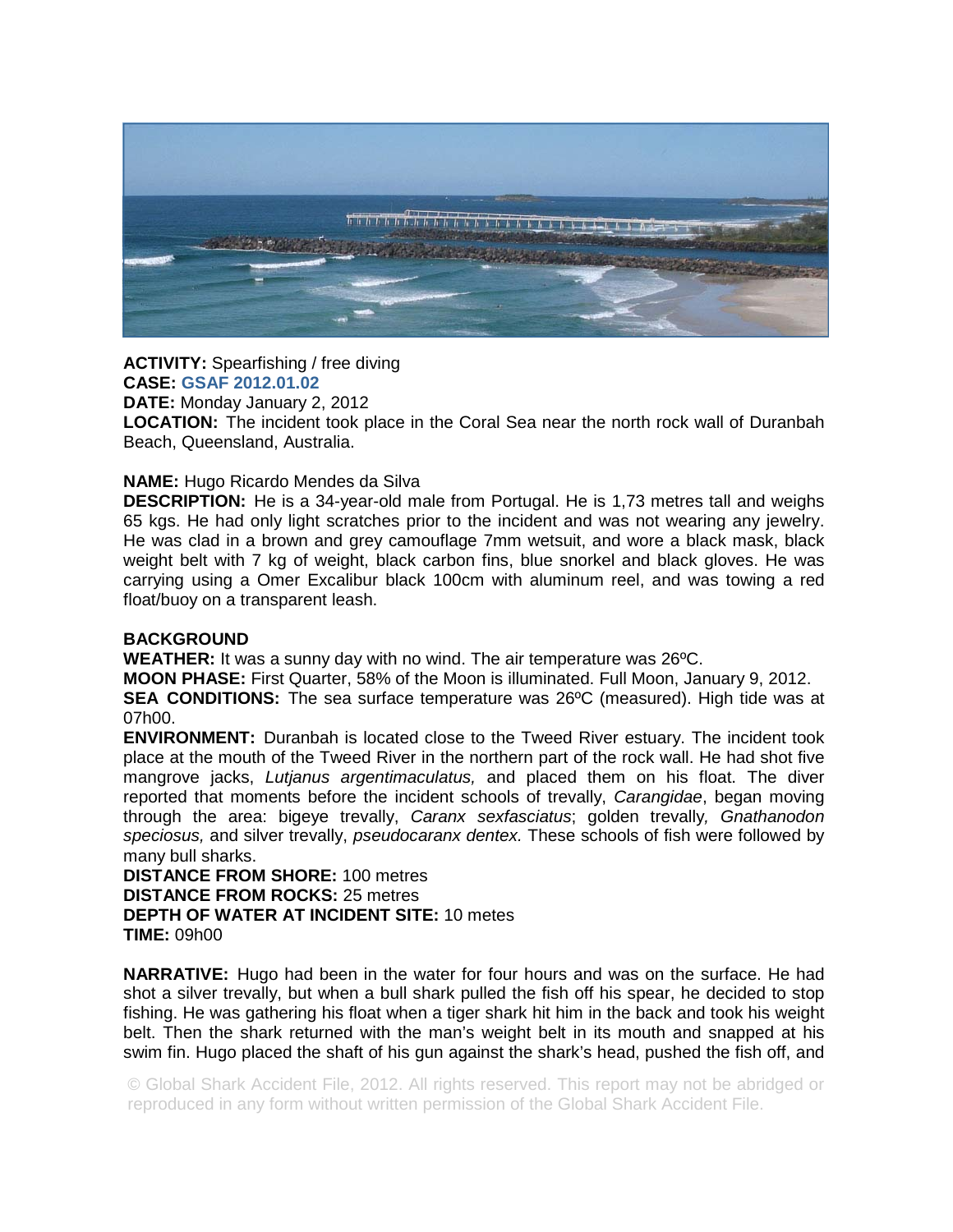it swam away.

**INJURY:** The diver was not injured but there were puncture marks in his swim fin.



© Global Shark Accident File, 2012. All rights reserved. This report may not be abridged or reproduced in any form without written permission of the Global Shark Accident File.